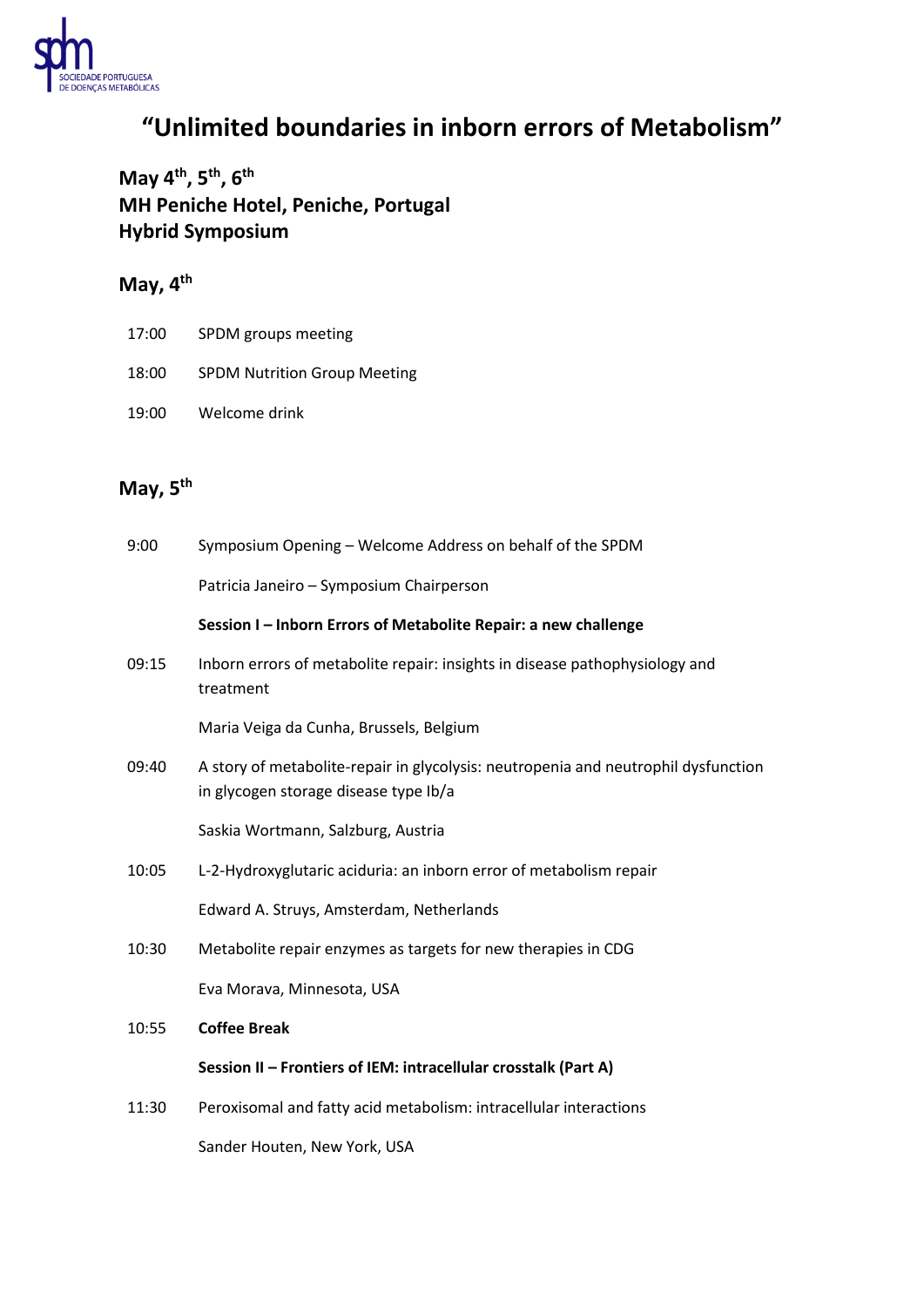

| 11:55 | Inborn Errors of the malate-aspartate shuttle                                                     |
|-------|---------------------------------------------------------------------------------------------------|
|       | Nanda Verhoeven-Duif, Utrecht, Netherlands                                                        |
| 12:20 | Different lipid signature in fibroblasts of long-chain fatty acid oxidation disorders             |
|       | Sara Tucci, Freiburg, Germany                                                                     |
| 12:45 | Lunch                                                                                             |
|       | Session II - Frontiers of IEM: intracellular crosstalk (Part B)                                   |
| 14:00 | Chemical individuality in T cells: a Garrodian view in immunometabolism                           |
|       | Peter J. McGuire, Bethesda, USA                                                                   |
| 14:25 | Mitochondrial redox regulation in hereditary cardiomyopathies                                     |
|       | Christoph MaacK, Vurzburgo, Germany                                                               |
| 14:50 | Mitochondrial dysfunction and 3-merthylglutaconic aciduria: a heterogeneous<br>group of syndromes |
|       | Frederic Tort, Barcelona, Spain                                                                   |
| 15:15 | Mitochondrial disease in adults: recent advances and future promise                               |
|       | Yi Ng, Newcastle upon Tyne, UK                                                                    |
| 15:40 | <b>Coffee Break</b>                                                                               |
| 16:00 | <b>Session III - Oral Communications</b>                                                          |
| 17:00 | <b>End of the Session</b>                                                                         |

**Poster View**

18:30 **Departure to Dinner**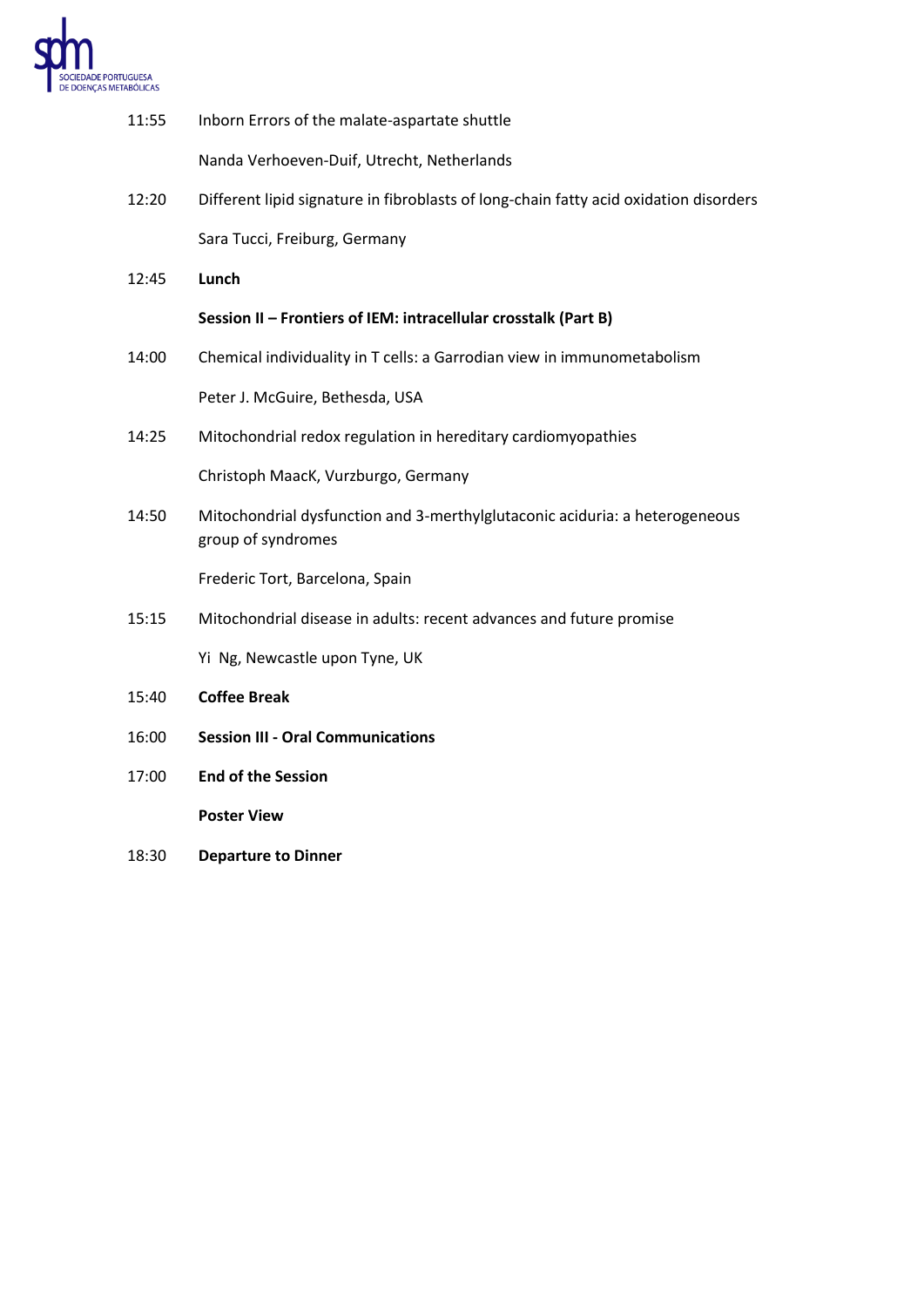

## **May, 6 th**

| 09:00 | Session IV - Short Oral Communications                                     |
|-------|----------------------------------------------------------------------------|
|       | Session V - The clinical spectrum of IEM: organ as a clue to the diagnosis |
| 09:50 | Disorders of cellular trafficking: mechanisms and symptoms                 |
|       | Angels Garcia-Cazorla, Barcelona, Spain                                    |
| 10:15 | Neuronal migration defects related to IEM                                  |
|       | Stephanie Grunewald, London, UK                                            |
| 10:40 | <b>Coffee Break</b>                                                        |
| 11:10 | The skin as a clue for the diagnosis of inherited metabolic disorders      |
|       | Carlo Dionisi-Vici, Rome, Italy                                            |
|       |                                                                            |
| 11:35 | Muscle manifestations of IEM                                               |
|       | Mirjam Langeveld, Amsterdam, Netherlands                                   |
| 12:00 | Kidney manifestations of Lisossomal diseases                               |
|       | Patrício Aguiar, Lisboa, Portugal                                          |
| 12:25 | Eye manifestations of IEM: clues to diagnosis                              |
|       | Ana Cláudia Fonseca, Lisboa, Portugal                                      |
| 12:50 | <b>Lunch / Poster View</b>                                                 |
|       | Session VI - Treatment management in IEM: dietetic and pharmacologic       |
| 14:15 | Novel RNAi therapeutics for Primary Hyperoxaluria                          |
|       | Sander Garrelfs, Amsterdam, Netherlands                                    |
| 14:40 | Nutricional care in lysosomal storage disorders                            |
|       | Francesca Carubbi, Modena, Italy                                           |
| 15:05 | Metabolic approaches for the treatment and prevention of epilepsy          |
|       | Devle Boison, New Jersey, USA                                              |
|       |                                                                            |